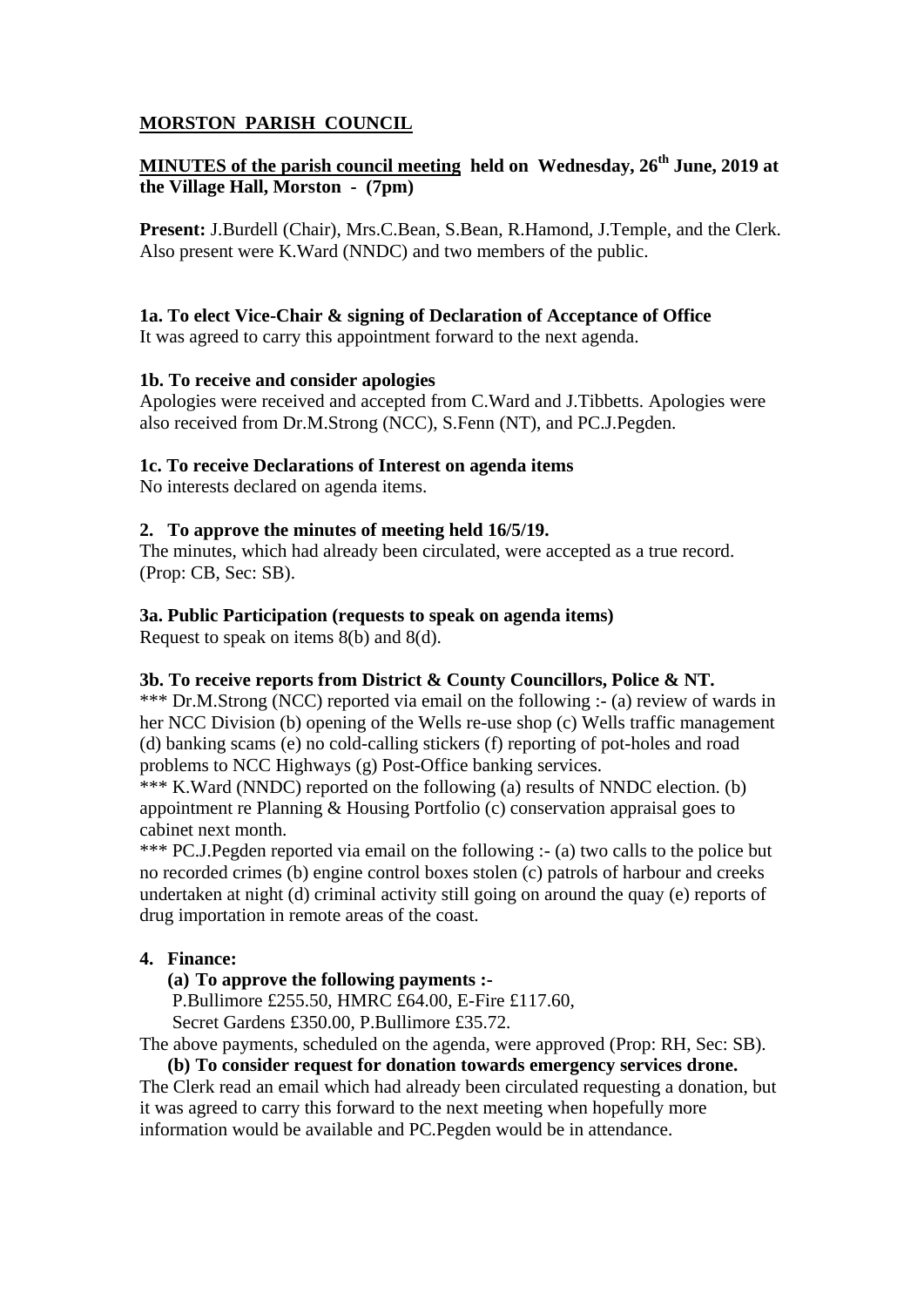### **5. Planning:**

**(a) To note decisions & information received from NNDC since last meeting.** The following were noted :-

PF/19/0598; Removal of lean-to extn, erect porch etc…Tides Reach - Approved PF/19/0744; Boiler flue to roof of garage; Scaldbeck House – Approved. PF/19/0614; Variation of conditions at 1, Morston Hall Barns – Approved.

**(b) To consider planning applications received since agenda was printed** None received.

**(c) To consider response re national flood & coast erosion strategy (England)** It was agreed to carry this matter forward and K.Ward (NNDC) would report back with some advice and indications as to how NNDC responded.

#### **6. Highways and Footpath Matters:**

**(a) To receive update re the proposed path through the Churchyard** Nothing further to report.

**(b) To receive update re maintenance of the pond.**

Nothing further had been received from the contractor regarding a bore-hole and it was agreed the Clerk sends a reminder.

**(c) To note/consider NCC Highways Partnership Scheme 2020/21.**

A further year of the scheme had been announced whereby NCC contributed 50% of approved minor highways schemes. The scheme had been in operation for 7 years and it was agreed to give this matter some thought and keep the item on future agendas.

#### **7. Meetings & Conferences (announcements & reports)**

No new announcements.

#### **8. Caravan Site and Village Hall:**

**(a) To receive update re purchasing new chairs for the village hall** In the absence of JPT, the Chair would be looking further at this and report back to members.

**(b) To further consider the replacement of west hedge/ & boundary fences** The Chair had met the contractor (D.Sadler) on site again and it was confirmed that the interwoven hazel fence was the right type for the job with very little price difference between this and other fencing. As agreed by members the western boundary work would commence in the autumn to avoid disturbing nesting birds and miss the large number of visitors using Quay Lane. The quotation, in the sum of £3482.50 was accepted and the Clerk would instruct the contractors accordingly. The Chair had also discussed the fencing on the northern and eastern boundaries and D.Sadler had quoted £4250.00 for the work. The fencing would be 4ft high closeboard panels with concrete posts and gravel boards. Members again accepted the quotation (Prop: CB, Sec;: RH) and the Clerk was instructed to ask the contractor to start work as soon as possible on the north and east boundaries.

**(c) To receive update re purchasing audio equipment for the village hall** The new microphone had arrived and the Clerk would arrange to reimburse JPT.

**(d) To consider state of the trees on parish council boundary** The Chair gave a brief report to members and stated that some trees needed lopping and a further tree could possibly be felled. The latter was adjacent to a caravan and close to the north-east corner of the site. The Chair suggested sharing the costs with the landowner, perhaps on a 50/50 basis, and make enquiries regarding the price with M.Sadler. This was agreed and K.Ward (NNDC), before any action was taken, would